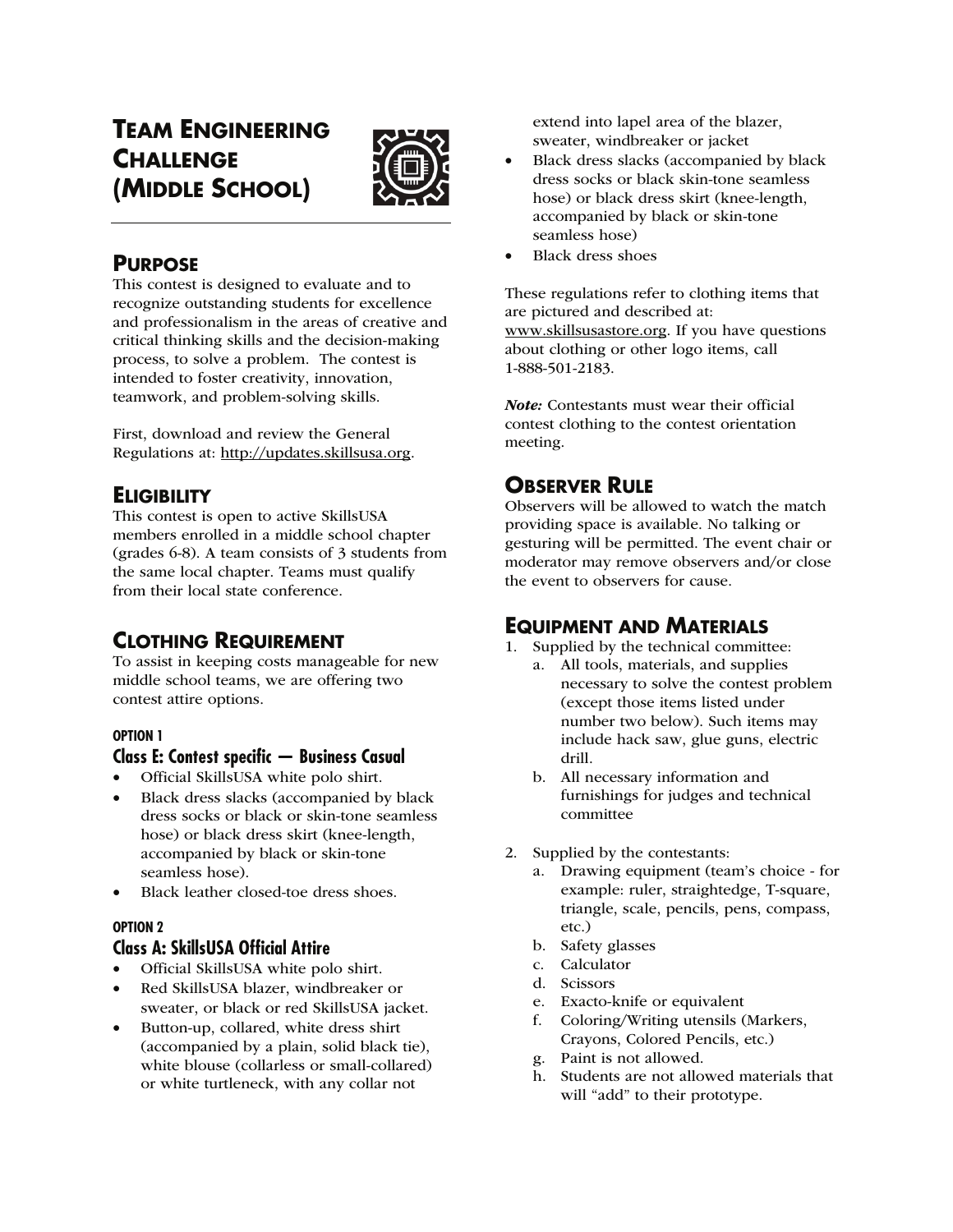- i. Tape, glue, paper, staples, paper clips, etc
- j. Other tools as listed on the contest update page of the national website

 Note: Your contest may also require a hard copy of your résumé as part of the actual contest. Check the Contest Guidelines and/or the updates page on the SkillsUSA website at http://updates.skillsusa.org.

# **CONTEST PROCEDURES**

- 1. Contestants will be identified by number only.
- 2. The team written test will be taken during the pre-contest briefing.
- 3. The technical committee will provide each team with the problem and the contest supplies at the time of the contest orientation.
- 4. Each team's "solution" will be constructed on site.
	- a. Construction is ONLY allowed in the contest area and during the contest times as presented in the pre-contest briefing.
- 5. Contest judges will interview each team as a part of the contest.
	- a. Team interview timeslots will be available during the pre-contest briefing.

# **SCOPE OF THE CONTEST**

### **Knowledge Performance**

The contest includes a written test to be taken by all members of the team at the same time. Written test is based off standard problemsolving processes and concepts.

## **Skill Performance**

The demonstration is a presentation of an occupational skill accompanied by a clear explanation of the topic through the use of examples, experiments, displays and practical testing operations.

### **Contest Guidelines**

The Team Engineering Challenge contest will allow SkillsUSA members to demonstrate their ability to work together to solve a problem.

- 1. The challenge will be selected from an area such as, but not limited to:
	- a. Transportation
	- b. Communications
	- c. Construction
	- d. Manufacturing
	- e. Biotechnology
	- f. Engineering
- 2. The contestant's advisor/instructor must attend the mandatory orientation meeting with the contestant.
- 3. Contestants will not take the skills-related written or Professional Development Test as outlined in the general regulations.
- 4. Tie Breaker Tie will be broken by reviewing the Highest score from the team rubrics. If tie is not broken from option a, then option b and c will be looked at in order.
	- a. "Solution: Performance"
	- b. "Interview: Problem-Solving/ Teamwork"
	- c. "Written Test score"

## **Standards and Competencies**

### **TEC 1.0 — Perform effectively as team members**

- 1.1 Demonstrate group problem-solving techniques
- 1.2 Demonstrate team proficiency in construction of a building project
- 1.3 Perform additional teamwork competencies as determined by the technical committee

### **TEC 2.0 — Wear appropriate clothing for the national contest**

- 2.1 Display clothing that meets national standards for competition
- 2.2 Demonstrate good grooming in dress and personal hygiene

### **TEC 3.0 – Integrate knowledge of basic engineering principles into technical writing and presentations following the guidelines the contest technical committee has established**

3.1 Apply engineering knowledge in the areas of force, work, rate, resistance, energy, power, force transformers, momentum, waves and vibrations,